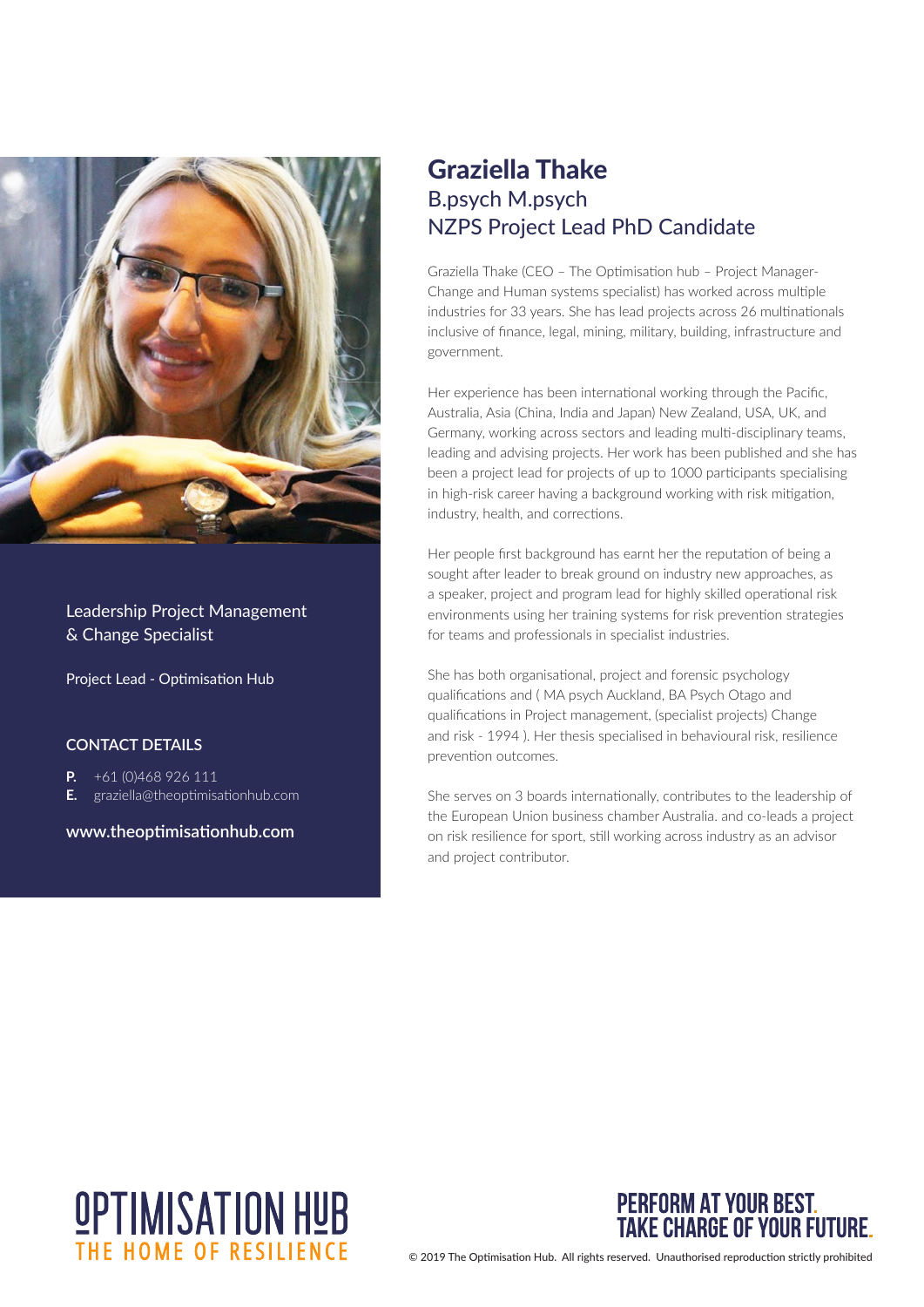

International Master Trainer Coaching & Education World Record Holder, High Performance Coach, Cert IV Personal Training

**CONTACT DETAILS**

**E.** bgollings@theoptimisationhub.com

**www.theoptimisationhub.com**

## Ben Gollings

Ben is well known in both 15s and 7s rugby with a career well heeled over 12 years in professional rugby and staggering appearances at both Olympic and Commonwealth Games representing and captaining the UK. Gollings is best known for his time with the England national rugby sevens team. Ben is a dedicated master trainer specialising in coaching training and the development of athletes across both the men's and women's forums. He currently trains the rugby 7s and works as an athlete educator.

His passion for coach development and women's professionalism has driven him to help serve the global athlete sector with our prevention programs.